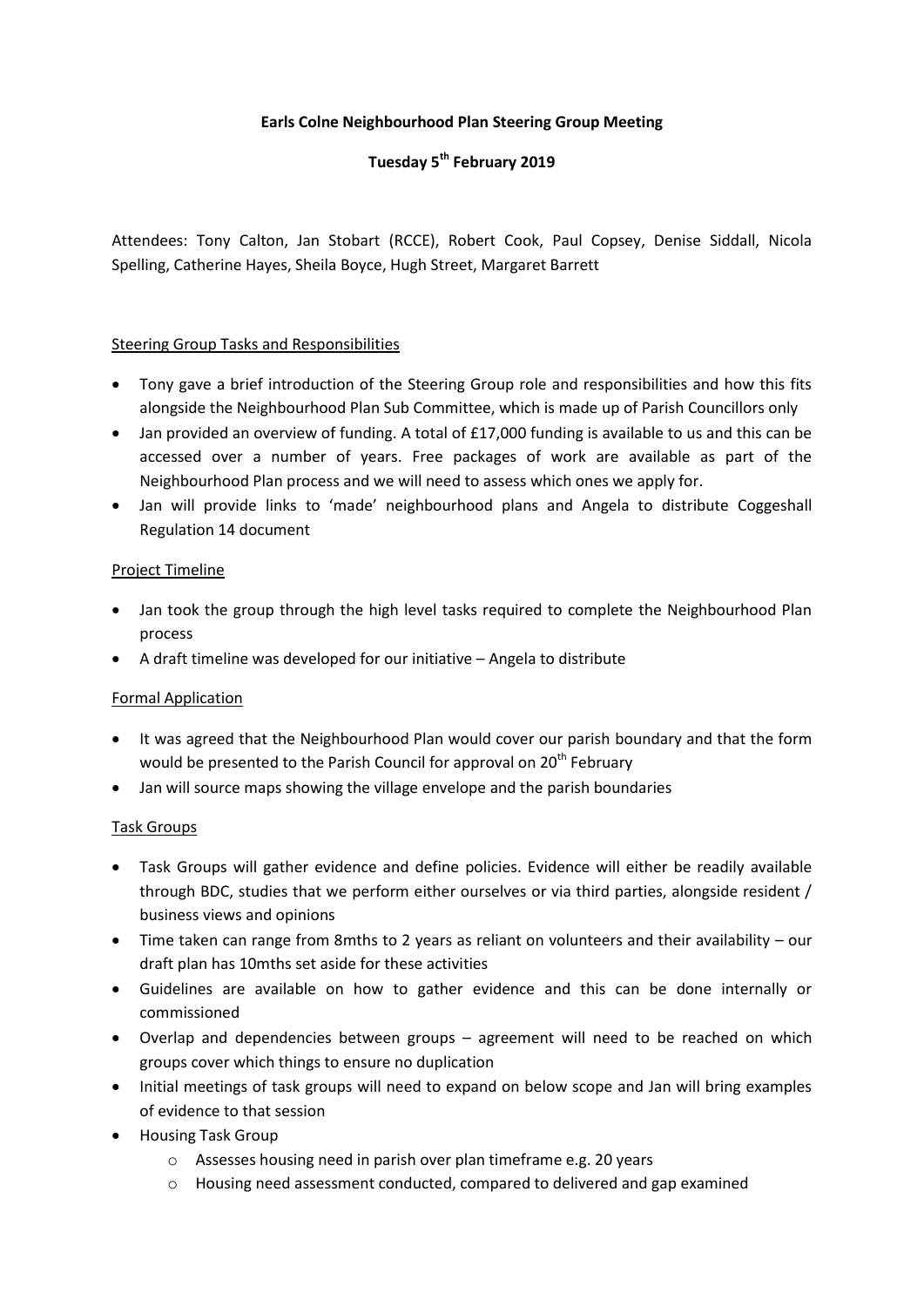- o Sites assessed, in association with environment group, to identify best location for housing
- o Consider Design Statement, Design Codes and Heritage
- Environment Task Group
	- o Assess landscape around built up areas
	- o Identify constraints and locations where development shouldn't take place
	- o Examine remaining land and determine logical place for development
	- o Consider aspirations for conservation and enhancement to landscape
	- o Perform a landscape character assessment
	- o Jan will follow up on Open Countryside Policy as the draft Local Plan does not reference this
- Economy Task Group
	- o Covers anything sold or traded to make money and technically includes doctor's surgery and school
	- o Conduct survey of businesses home workers, premises
	- o Identify barriers to thrive and enablers for economy
	- $\circ$  Jan noted that it can sometimes be challenging to survey businesses and some samples can be provided
- Infrastructure/Community Facilities Task Groups
	- o Infrastructure is often defined as the areas covered by S106 such as roads, cycle paths, lighting, education, health, nurseries, etc.
	- o Community Facilities covers libraries, youth meeting places, public open spaces, village halls, etc.
	- o Need to decide how education and health are treated as they can overlap
	- o Both groups will need to assess the ability of existing to support the population now and in the future based upon increased numbers and changing demographics
	- o Examine capacity, location, scale ability, fit for purpose

## Communication

- Agreed that personal email addresses can be shared within the group for the purposes of Neighbourhood Plan related activities only and that details will not be shared externally
- Agreed that we will set up a secure section on our new Parish Council website to store Neighbourhood Plan related documentation. Angela/Tony to establish.

## Task Group Meeting

- Agreed to hold a Task Group Meeting on Tuesday  $26^{th}$  February, 7.30 9.00 pm in the Village Hall
- Meeting will cover the following:
	- o Task Group Overviews
		- o Q&A
		- o Breakout sessions for each group
- Each Task Group Leader will present their scope overview to the group
- Email will be sent to all who have expressed an interest and notices will be posted in the village